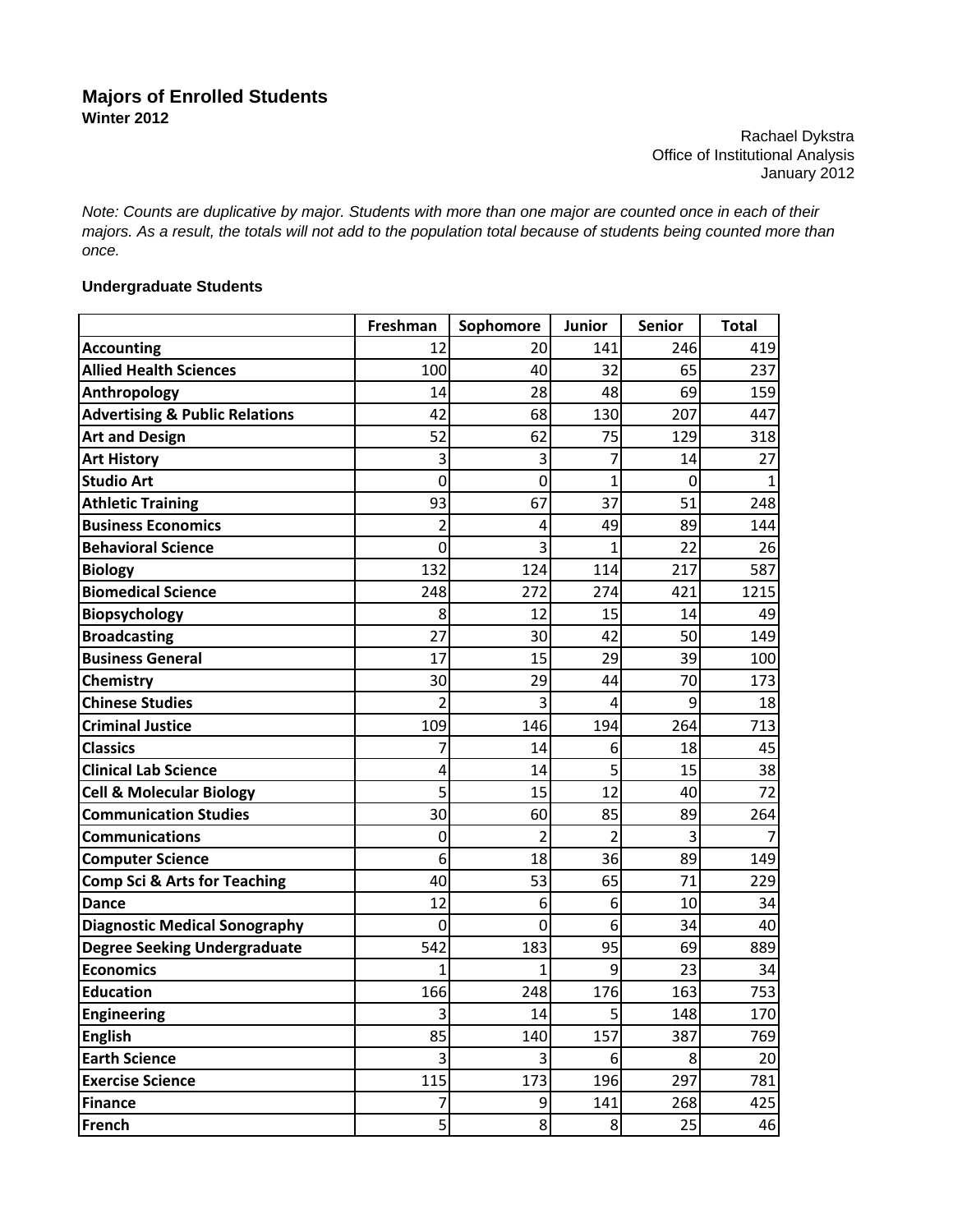|                                          | Freshman    | Sophomore   | Junior | <b>Senior</b> | <b>Total</b> |
|------------------------------------------|-------------|-------------|--------|---------------|--------------|
| <b>Film Video</b>                        | 63          | 86          | 101    | 120           | 370          |
| <b>Geology-Chemistry</b>                 | 0           | 2           | 0      | 1             |              |
| Geology                                  | 7           | 23          | 16     | 35            | 81           |
| German                                   | 0           | 5           | 6      | 27            | 38           |
| <b>Group Social Studies</b>              | 24          | 57          | 105    | 244           | 430          |
| Geography                                | 4           | 8           | 15     | 26            | 53           |
| <b>Health Communication</b>              | 5           | 17          | 50     | 38            | 110          |
| <b>Health Professions</b>                | 8           | 96          | 165    | 313           | 582          |
| <b>Health Science</b>                    | $\mathbf 0$ | 0           | 0      | 7             |              |
| <b>History</b>                           | 25          | 43          | 58     | 122           | 248          |
| <b>Hospitality Tourism Management</b>    | 46          | 109         | 142    | 197           | 494          |
| <b>International Business</b>            |             | 9           | 29     | 78            | 123          |
| <b>Information Systems</b>               | 1           | 8           | 16     | 81            | 106          |
| <b>International Relations</b>           | 26          | 18          | 44     | 86            | 174          |
| <b>Integrated Science</b>                | 11          | 20          | 31     | 102           | 164          |
| Journalism                               | 23          | 21          | 28     | 31            | 103          |
| <b>Liberal Studies</b>                   |             | 19          | 80     | 159           | 265          |
| <b>Legal Studies</b>                     | 15          | 23          | 27     | 41            | 106          |
| <b>Management</b>                        | 4           | 7           | 93     | 268           | 372          |
| <b>Marketing</b>                         | 10          | 9           | 99     | 261           | 379          |
| <b>Medical Laboratory Science</b>        | 0           | 0           | 5      | 29            | 34           |
| <b>Mathematics</b>                       | 67          | 96          | 102    | 253           | 518          |
| <b>Music</b>                             | 20          | 37          | 36     | 92            | 185          |
| <b>Non Degree Undergraduate</b>          | 127         | 3           |        | 1             | 132          |
| <b>Natural Resources Mgmt</b>            | 13          | 41          | 40     | 90            | 184          |
| <b>Nursing</b>                           | 3           | 4           | 45     | 308           | 360          |
| <b>Nursing (Pre-admit)</b>               | 234         | 255         | 180    | 138           | 807          |
| <b>Occupational Safety/Health Mgt</b>    | 2           | 7           | 17     | 37            | 63           |
| <b>Public Administration</b>             | 8           | 17          | 60     | 81            | 166          |
| <b>Physical Education</b>                | 26          | 50          | 81     | 159           | 316          |
| Philosophy                               | 11          | 16          | 32     | 50            | 109          |
| Photography                              | 18          | 32          | 22     | 54            | 126          |
| <b>Physics</b>                           | 7           | 7           | 17     | 22            | 53           |
| <b>Political Science</b>                 | 26          | 41          | 63     | 91            | 221          |
| <b>Psychology</b>                        | 173         | 207         | 316    | 448           | 1144         |
| <b>Therapeutic Recreation</b>            | 9           | 23          | 41     | 53            | 126          |
| <b>Radiologic &amp; Imaging Sciences</b> | $\mathbf 0$ | $\mathbf 0$ | 0      | 1             |              |
| <b>Russian Studies</b>                   | 0           | 1           | 4      | 18            | 23           |
| <b>Radiation Therapy</b>                 | $\mathbf 0$ | $\mathbf 0$ | 2      | 33            | 35           |
| <b>Supply Chain Management</b>           | $\mathbf 0$ | 1           | 13     | 31            | 45           |
| Sociology                                | 14          | 23          | 41     | 56            | 134          |
| <b>Spanish</b>                           | 19          | 37          | 60     | 132           | 248          |
| <b>Special Education</b>                 | 37          | 56          | 69     | 175           | 337          |
| <b>Statistics</b>                        | 5           | 10          | 23     | 39            | 77           |
| <b>Social Work</b>                       | 59          | 92          | 148    | 143           | 442          |
| <b>Theatre</b>                           | 11          | 10          | 14     | 14            | 49           |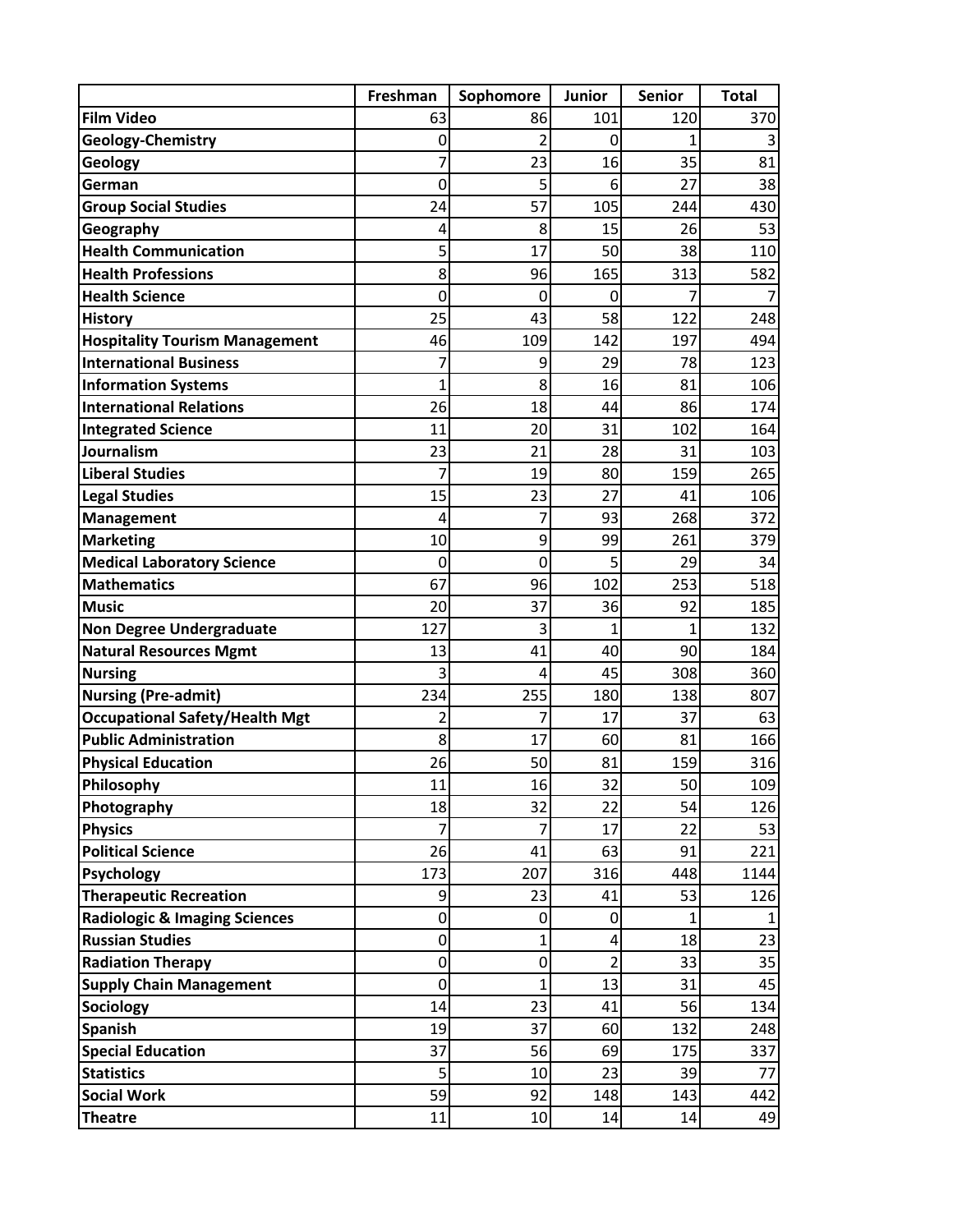|                                  | Freshman | Sophomore | <b>Junior</b> | <b>Senior</b> | <b>Total</b> |
|----------------------------------|----------|-----------|---------------|---------------|--------------|
| <b>Women and Gender Studies</b>  |          |           | 14            | 27            | 47           |
| <b>Writing</b>                   | 25       | 39        | 62            | 87            | 213          |
| <b>Pre-Business</b>              | 344      | 429       | 291           | 84            | 1148         |
| <b>Pre-Clinical Lab Science</b>  |          |           |               |               | 23           |
| <b>Pre-Computer Science</b>      | 55       | 41        | 36            | 9             | 141          |
| <b>Pre-Economics</b>             |          |           |               |               | 12           |
| <b>Pre-Engineering</b>           | 165      | 133       | 93            | 72            | 463          |
| <b>Pre-Health Science</b>        |          |           |               |               |              |
| <b>Pre-Information Systems</b>   | 23       | 29        | 41            | 29            | 122          |
| <b>Pre-Liberal Studies</b>       |          |           |               |               |              |
| <b>Pre-Med Tech</b>              | 156      | 94        | 48            | 15            | 313          |
| <b>Pre-Med Img/Radiation Sci</b> | 74       | 80        | 71            | 28            | 253          |
| <b>Pre-Physical Therapy</b>      |          |           |               | 6             | 6            |

## **Graduate Students**

|                                     | Masters/           | <b>Doctorate</b> |
|-------------------------------------|--------------------|------------------|
|                                     | <b>Certificate</b> |                  |
| <b>Accounting</b>                   | 73                 | 0                |
| <b>Medical &amp; Bioinformatics</b> | 5                  | 0                |
| <b>Biology</b>                      | 26                 | 0                |
| <b>Biomedical Science</b>           | 14                 | 0                |
| <b>Biostatistics</b>                | 34                 | 0                |
| <b>Business General</b>             | 214                | 0                |
| <b>Computer Information Systems</b> | 67                 | 0                |
| <b>Criminal Justice</b>             | 22                 | 0                |
| <b>Cell &amp; Molecular Biology</b> | 26                 | 0                |
| <b>School Counseling</b>            | 53                 | 0                |
| <b>Communications</b>               | 58                 | 0                |
| <b>Distributed Computing</b>        | 1                  | 0                |
| <b>General Education</b>            | 303                | 0                |
| <b>Educational Leadership</b>       | 348                | 0                |
| <b>Educational Technology</b>       | 42                 | 0                |
| <b>Engineering</b>                  | 46                 | 0                |
| <b>English</b>                      | 25                 | 0                |
| <b>Health Administration</b>        | 49                 | 0                |
| <b>Higher Education</b>             | 106                | 0                |
| <b>Instruction &amp; Curriculum</b> | 263                | 0                |
| Leadership                          | 34                 | 0                |
| <b>Literacy Studies</b>             | 99                 | 0                |
| <b>Non Degree Graduate</b>          | 276                | 0                |
| <b>Nursing</b>                      | 10                 | 50               |
| <b>Occupational Therapy</b>         | 82                 | 0                |
| <b>Public Administration</b>        | 218                | 0                |